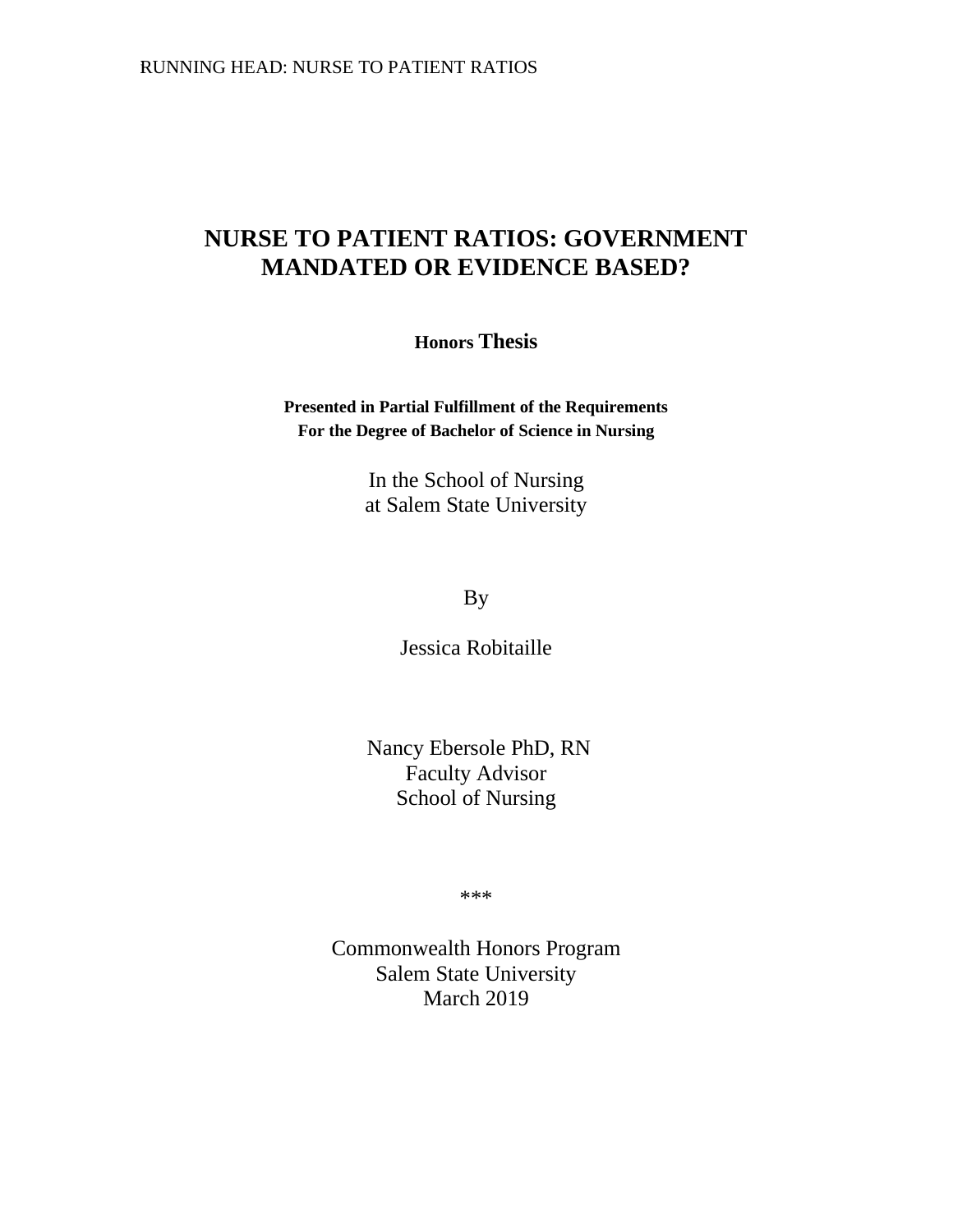#### **Abstract**

<span id="page-1-0"></span>Nurse to patient ratios are currently controversial in health care. The central issue is what is a safe limit to the number of patients for whom an RN is responsible in the acute care setting? Some states require a committee at each facility to determine ratios whereas in other states, the legislature has established what the ratio must be.

A systematic review of the literature was conducted using CINAHL to identify the major factors being used to determine a safe nurse to patient ratio. Criteria for inclusion in this study were (a) published between 2013 and September 2018; (b) peer reviewed; (c) published in English and (d) had at least one nurse as an author. A combination of the following keywords were nurse to patient ratios, safety, patient outcomes and quality of care. Thirteen studies qualified for inclusion in this systematic review.

Five major factors identified as determining nurse to patient ratios are the educational levels of the nursing staff, patient acuity, patient outcomes, cost and the staffing method of the institution based upon cost/budget, nurse to patient ratio or patient acuity. The staffing method chosen is a decision between administrators and the nursing leadership. Cost is more heavily weighted by administrators than by the nursing leadership. These five factors are not constants and the dynamic environment of acute care nursing does not lend itself to staffing that does not consider these factors. Government mandated nurse to patient staffing ratios cannot provide the work environment that provides for the nursing needs of today's patient populations.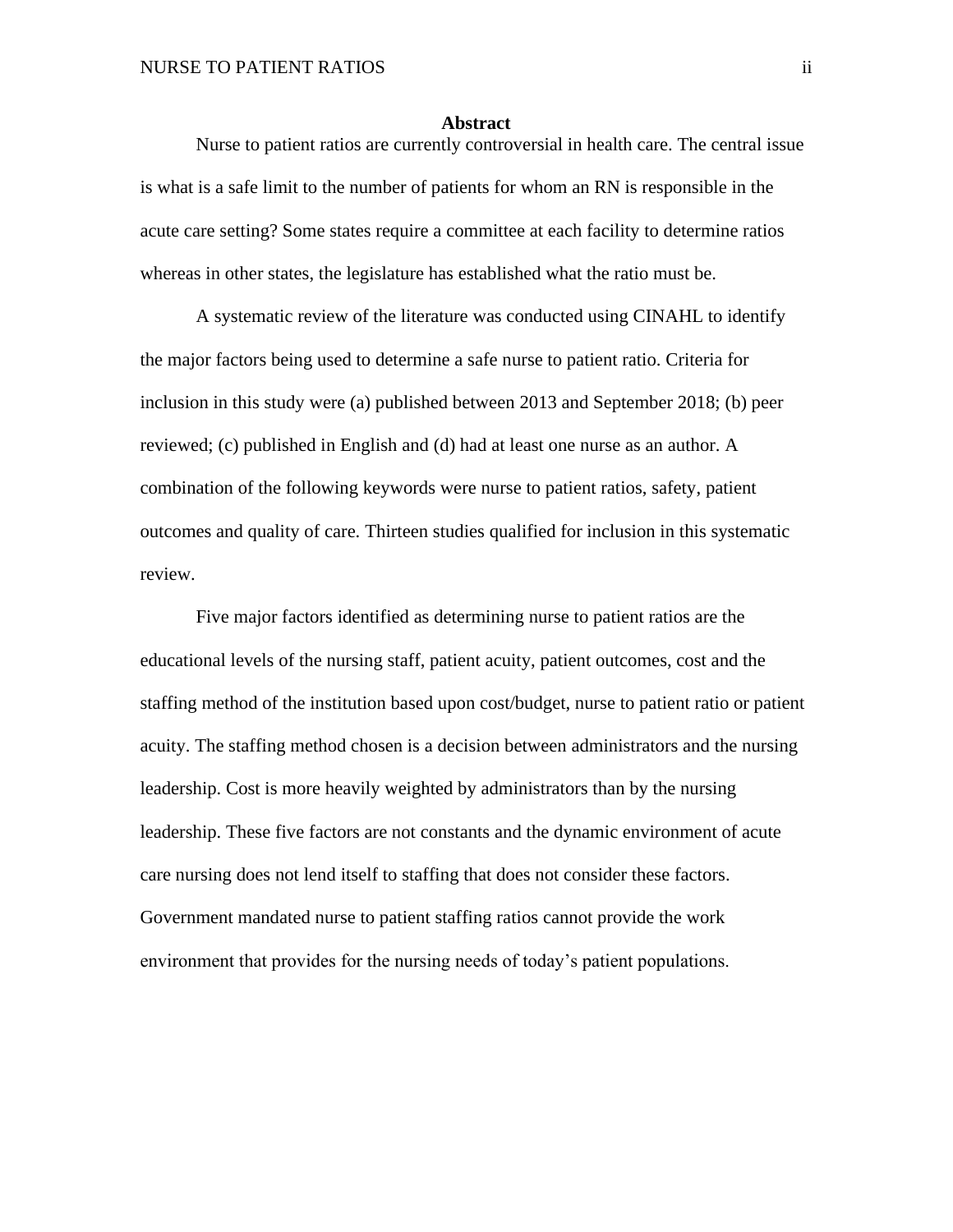## **Table of Contents**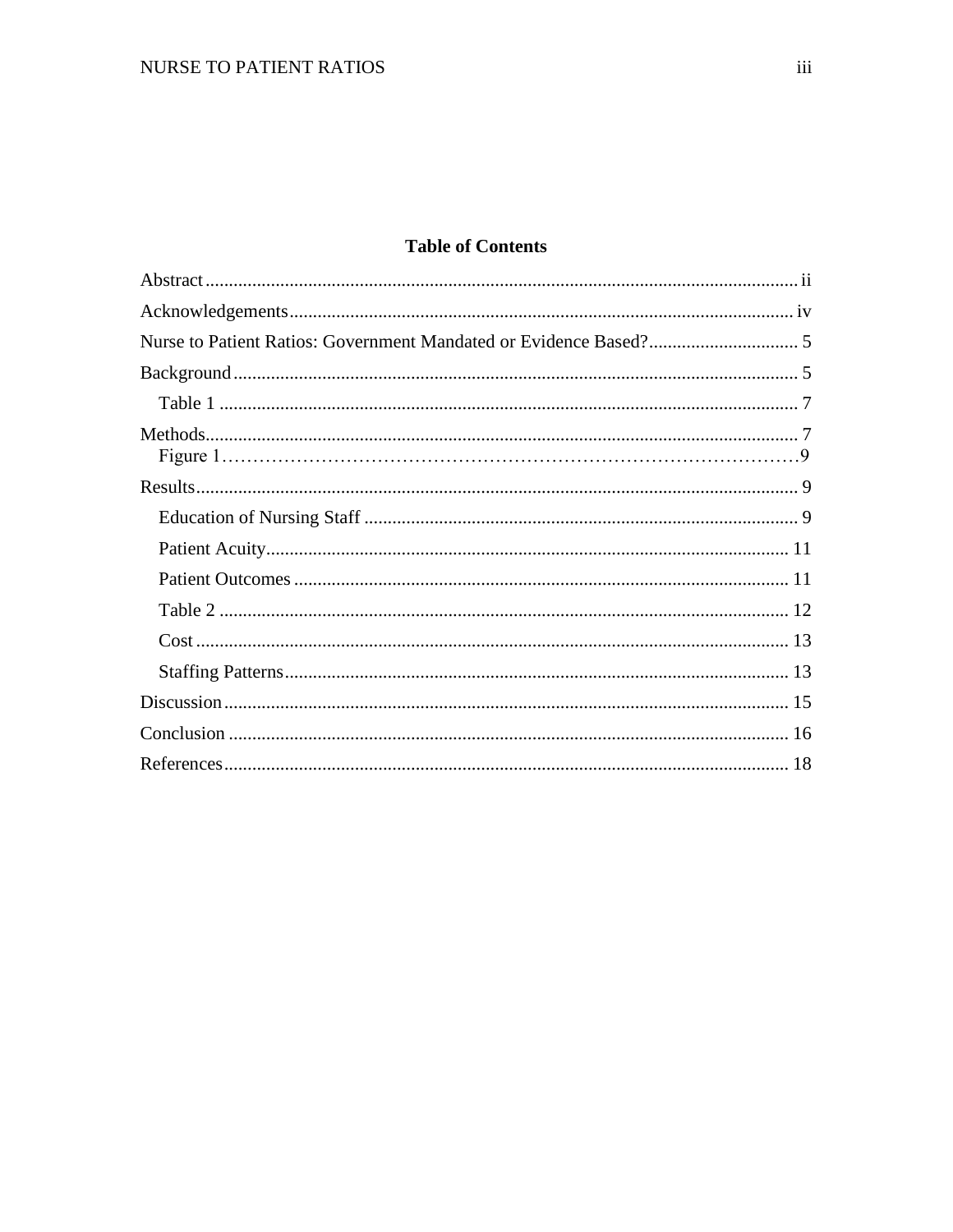## **Acknowledgements**

<span id="page-3-0"></span>I would like to thank my faculty advisor, Nancy Ebersole, for all the help. Her constant support and always being flexible helped to me succeed. I would like to thank Scott Nowka for his help in calming me down and from the beginning of freshman year telling me that I can write a thesis, and not to worry.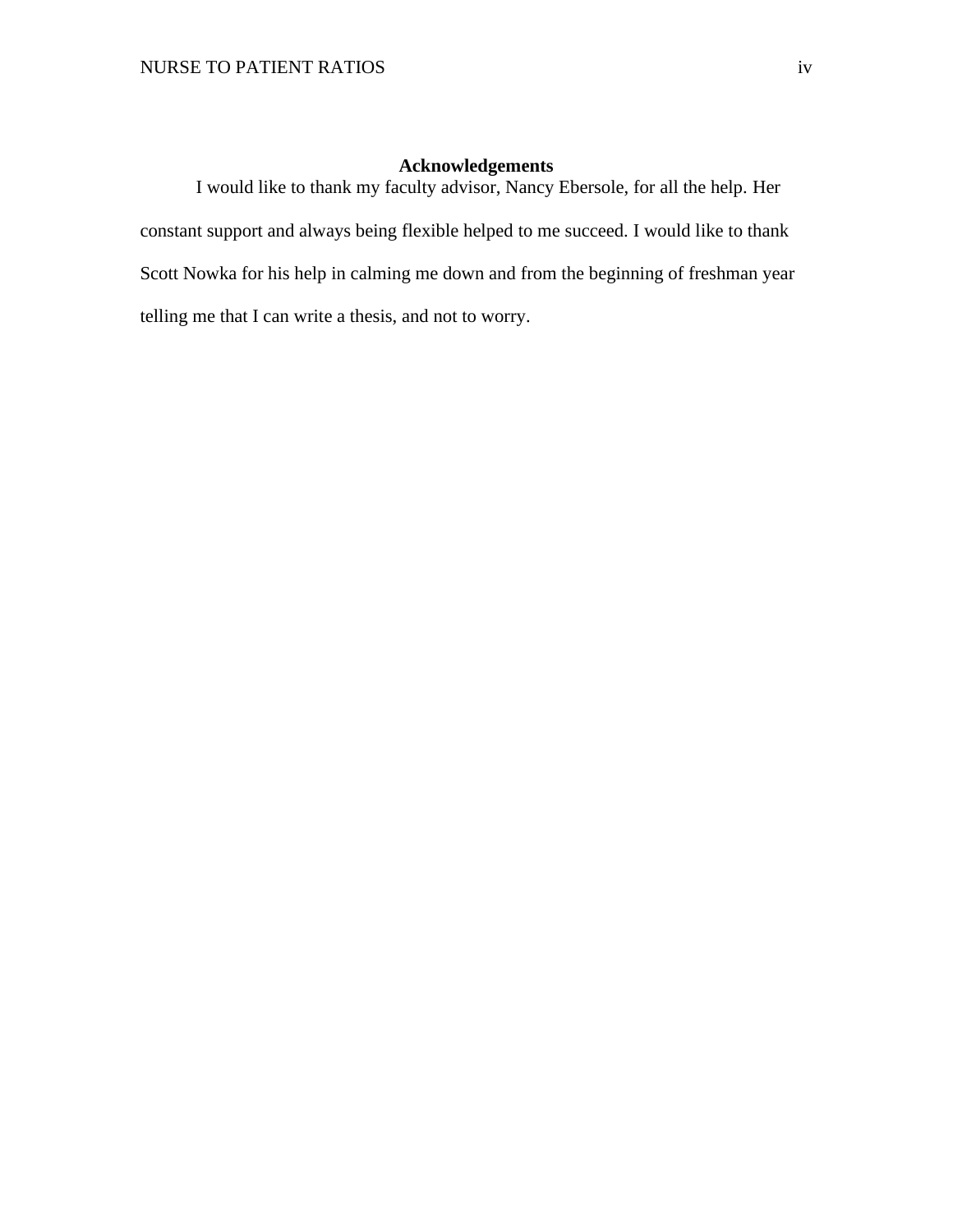#### **Nurse to Patient Ratios: Government Mandated or Evidence Based?**

<span id="page-4-0"></span>Patient ratios, the number of patients a single nurse has per shift, is a recurring topic in nursing. Achieving quality patient outcomes requires a highly educated nurse prepared for the challenges of high acuity patients in a dynamic, acute care setting. Current staffing methods are determined by cost, patient acuity, or predetermined nurse to patient ratios. Each of these staffing methods have their benefits and constraints. Costbudget gives the opportunity for a stronger hospital system and for a sound financial standing. Patient acuity is the matching of skills to patient care needs and must be determined throughout a hospitalization. Nurse to patient ratios are to cap the number of patients assigned to the RN to ensure the work can be completed regardless of patient acuity.

There has always been a question of what a safe nurse to patient ratio is. Recently this issue was voted on in the Massachusetts 2018 election. Many states across the nation have already put a policy in place while others are studying what type of polices would best suit the healthcare systems in their state. This systematic literature review will reexamine the current evidence to inform healthcare professionals in the determination of staffing as either government mandated or based upon current evidence.

#### **Background**

<span id="page-4-1"></span>There has never been a consistent way to regulate nurse to patient ratios in the history of nursing. In 2004, nurse to patient ratios were mandated in California (Abir, 2018). California was the first and is the only state to put laws into place regulating nurse ratios. Since then many other states have visited this issue and addressed it in different ways. In 2006 it was shown that increasing nurse staffing does not increase the cost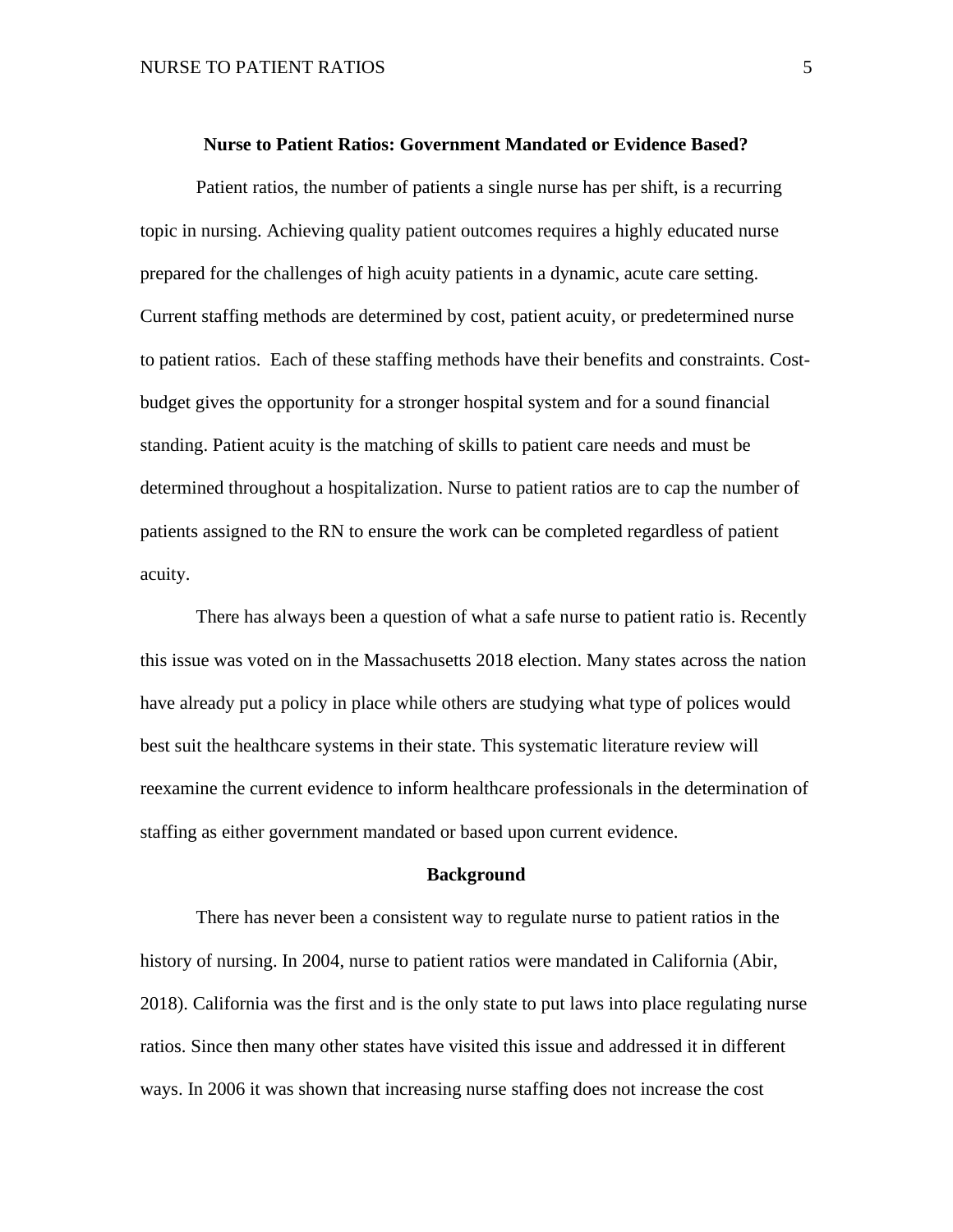(Schoenicker, 2006). The increase in RNs in a hospital pays for itself through higher quality patient care and lives saved. This decreases the out of pocket money spent by hospitals (Schoenecker, 2006).

This phenomenon is still evident today in support of nurse to patient ratios. The limiting of the number of patients a nurse has provides for patients to have shorter lengths of stay. This improved quality of care leads to decreased complications. The decrease in complications the patients experience lowers hospital costs. The money saved by the hospitals on direct patient care promotes the fiscal well-being of the hospital.

One of the many issues with nurse to patient ratios is how to regulate them. The criteria that ratios can be based on is very different depending on the hospital or state. Staffing can be based on the number of beds, the census for typical patient care unit, patient acuity, or budget. It is these factors that need to need to be taken into consideration when assigning nurse to patient ratios. This is where the bills being considered by legislators come into play. These bills set different ratios depending on the type of acute care setting. The ratios for each area are different depending upon patient acuity in this setting.

Regulations across the country have different ways for assuring appropriate nurse staffing levels. As shown in Table 1, some states allow for hospitals to have mandatory overtime for nurses, if the staffing level is not met. There are regulations in seven states requiring committees within each hospital to oversee nurse safe staffing. In five states, there is a requirement for hospitals to disclose the staffing process. Only one state has regulation mandating the ratio. Lastly, many states are considering the issue yet a decision has not been made, or any action taken.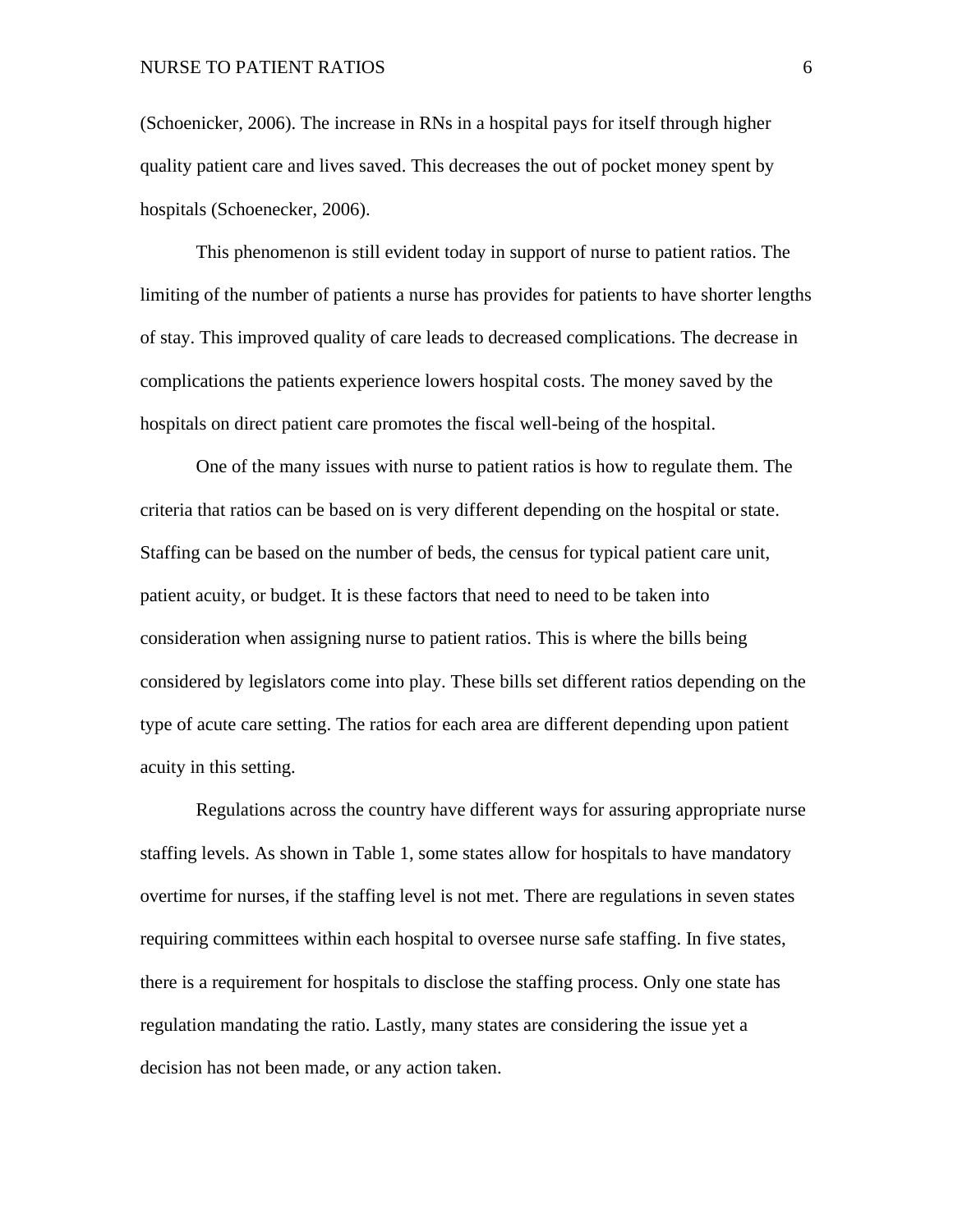## <span id="page-6-0"></span>Table 1 Regulation by State

| Regulation                               | <b>States</b>                       |
|------------------------------------------|-------------------------------------|
|                                          |                                     |
| Limit the mandatory overtime a nurse can | AK, CT, IL, MD, MN, NH, NY, OR, PA, |
| have                                     | RI, TX, WA, WV                      |
| Requires each hospital to have staffing  | CT, IL, NV, OH, OR, TX, WA          |
| committees                               |                                     |
| Requires public disclosure or reporting  | IL, NJ, NY, RI, VT                  |
|                                          |                                     |
| Mandates the nursing ratio               | California                          |
|                                          |                                     |
| No Regulation                            | AL, AZ, AR, CO, DE, FL, GA, HI, ID, |
|                                          | IN, IA, KS, KY, LA, MA, MI, MS, MO, |
|                                          | MT, NE, NM, ND, OH, OK, SC, SD, TN, |
|                                          | UT, VA, WV, WI, WY                  |

(Mensik, 2014), (Nickitas, 2014), (Seratts, 2013)

Another way nurse staffing is determined is with the use of a staffing model. These models are called primary, team, modular and functional. The provision of nursing care in a hospital can be primary (one nurse is designated as being primarily responsible for the plan of care for a patient) or team (multiple nurses work together to achieve the outcomes for multiple patients). A third model for patient care delivery is modular, which divides the patient care unit into sections which are covered by a group of nurses. Lastly, there is the functional model of patient care which focuses on the skills set a nurse has. The nurse is responsible to perform that skill on all the patients. Each model of staffing requires a different ration of nurses to patients.

### **Methods**

<span id="page-6-1"></span>A systematic review of the literature was conducted to find articles showing the benefits of nurse to patient ratios. A systematic review of the literature informs healthcare professionals about patient safety and patient outcomes. The database used was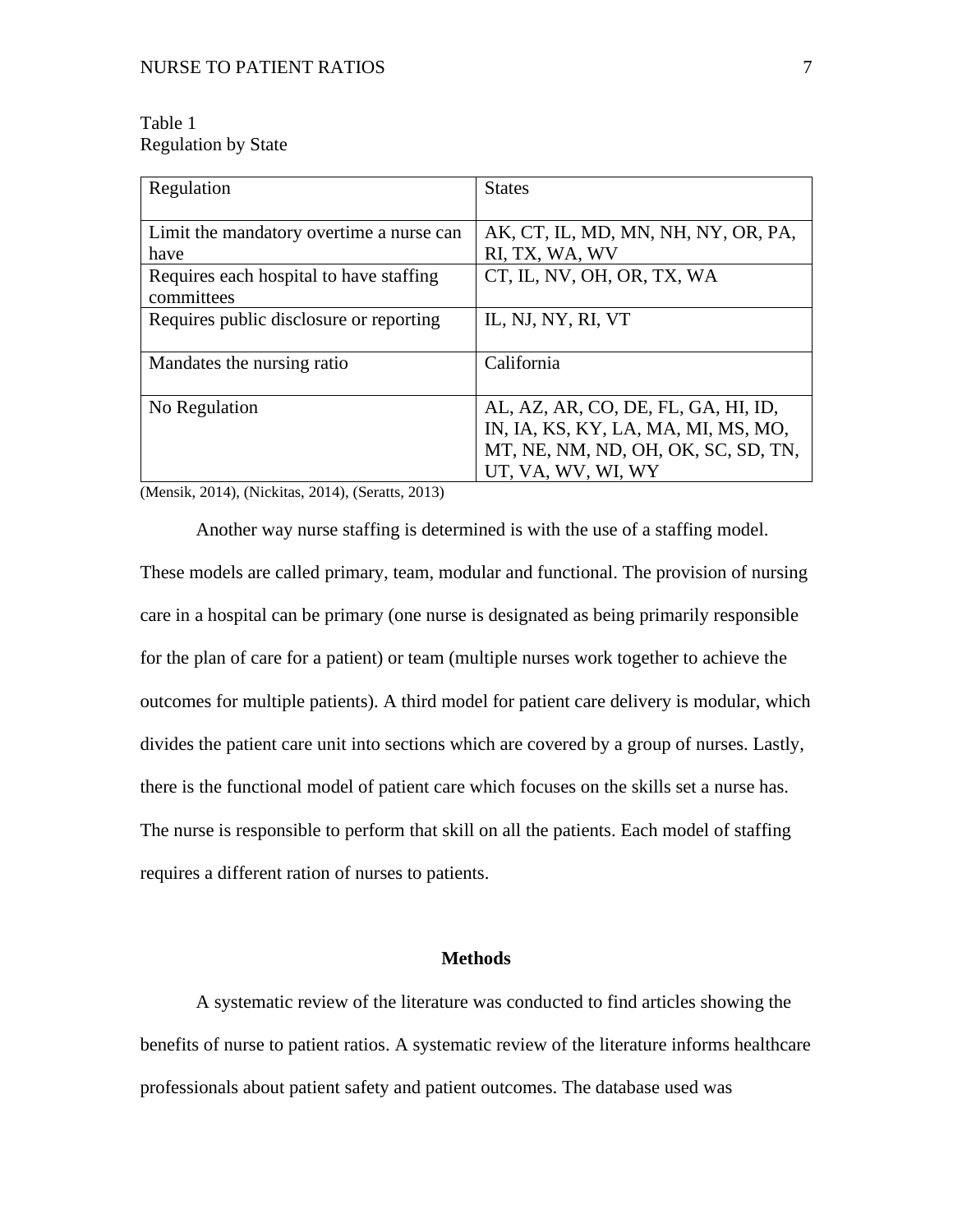Cumulative Index of Nursing and Allied Health Literature (CINHAL) Plus with Full Text. Multiple searches were conducted using Boolean terms and the limiters of nursing, published date, peer-reviewed, English language, full text, and at least one nurse as an author. The dates of January 2013 to September 2018 were used to limit the scope of articles to those that are the most current to the issue. The search was limited to peer reviewed academic articles, to ensure the authors were qualified to speak to the issue as well as provide data to support the findings. Full text articles written in English ensured there was not any information lost when the authors' works were translated from the original manuscript. The criteria for having a nurse within the team of authors ensured the nursing perspective was provided directly rather than inferred by authors who are not licensed to practice nursing. The first phrase used was "nurse to patient ratios and safety" in order to see if different ratios had better safety results. "Nurse to patient ratios and patient outcomes" was used next to see if different ratios had an effect on patient outcomes. To identify articles, which directly addressed staffing issues, the next phrase used was "nurse to patient ratios and staffing." Lastly, "nurse to patient ratio and quality of care" was run to view studies on how ratios effect the level of care that patients received. Figure 1 shows the process used to identify the studies used for the systematic review of the literature.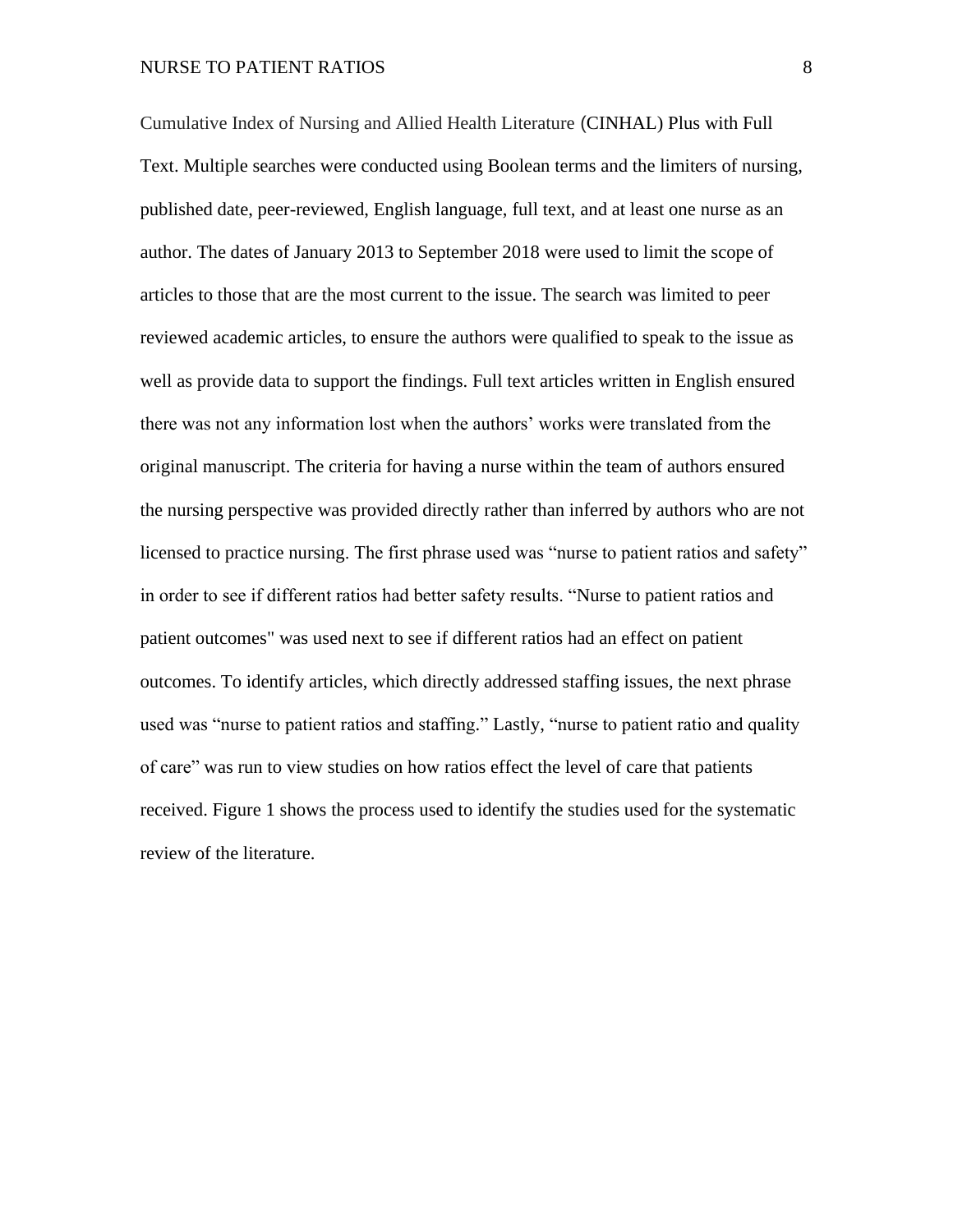Figure 1. Process to identify studies for review.

<span id="page-8-0"></span>

Sixteen articles identified five areas which have the greatest impact in identifying safe staffing patterns. The areas are the level of education of the nursing staff, the acuity of the patients receiving care, the patient outcomes which must be achieved, the institution's fiscal ability to provide nursing care by RNs, and finally, the staffing methods used to determine the nurse to patient ratio in patient care areas.

#### <span id="page-8-1"></span>**Education of Nursing Staff**

The educational background of nurses is a major factor in nursing ratios. Nurses can have different levels of education which prepare them to practice as either a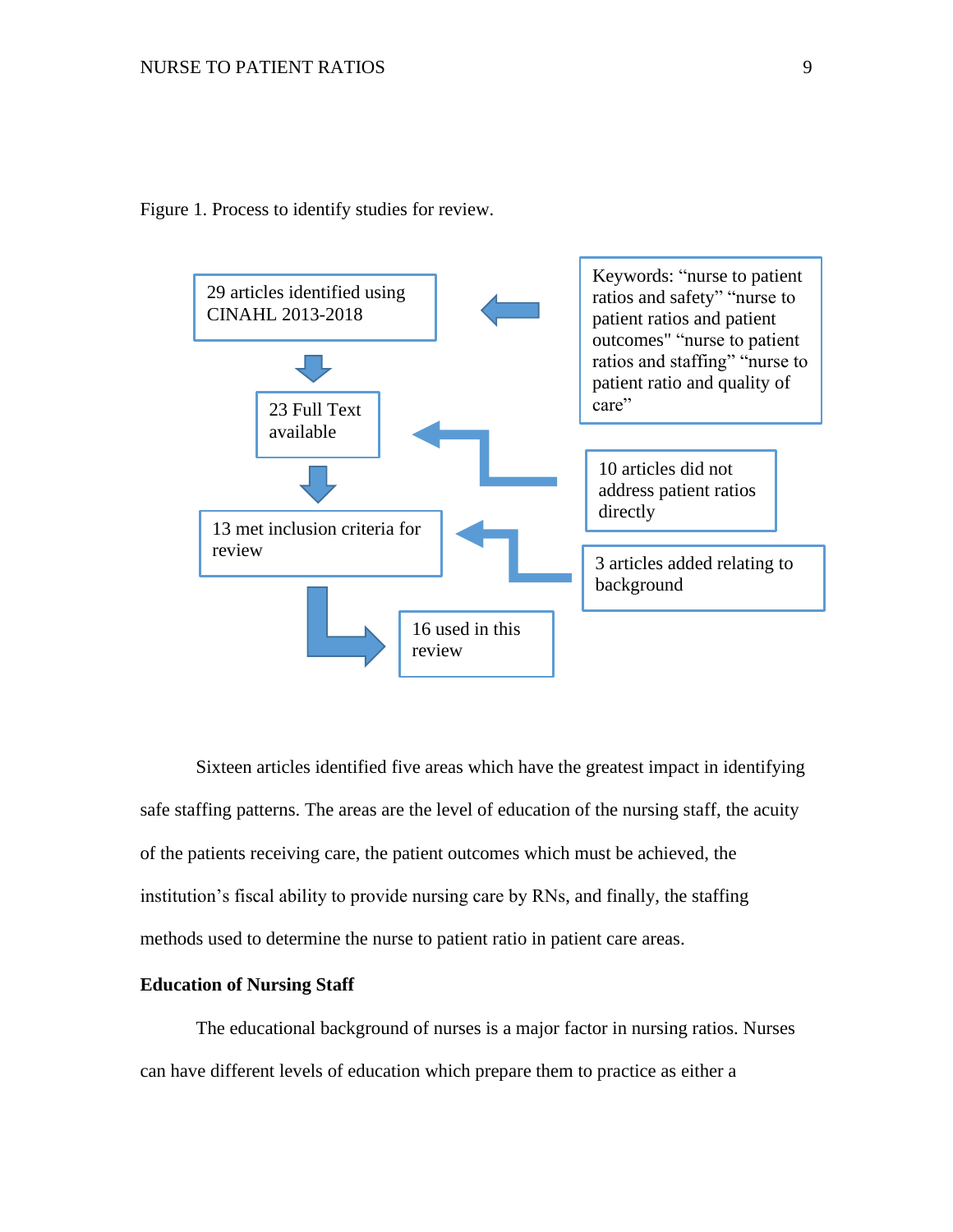#### NURSE TO PATIENT RATIOS 10

registered nurse or as a licensed practical nurse. Educational preparation for the RN license can be in the form of either a two-year associate degree program or a four-year baccalaureate program. Nurses with a two-year associate ADN do not have the same critical thinking skills as a four-year bachelors-prepared RN. The education level of a nurse affects staffing because the nurse may be limited by the skills they can perform (Massachusetts Board of Registration in Nursing, 2019, Difference between LPN and RN - Why and how Licensed Practical Nurse differs from Registered Nurse? 2017).

Registered nurses with a bachelor's degree are licensed to manage patient care and provide this care required according to their state license and the policies of their institution. Nurses that received a master's, doctorate, or certification in specialty areas have a greater scope of practice in addition to the RN license. Licensed practical nurses are restricted from performing as an RN. Restrictions can vary by state. Massachusetts has the restrictions of (a) cannot identify a nursing diagnosis; (b) cannot start or push IV medications; (c) cannot take telephone orders; (d) cannot do an initial nursing assessment; and (e) cannot do initial teaching to a patient ("Difference Between LPN and RN", 2017).

Patient care areas that have nurses practicing with different licenses need to take these into consideration when assigning patients. If nurses are given patients that require them to complete skills that they are not legally allowed to do, then they have to ask for help from a nurse with the proper license. The interruption from asking for help causes an increase in workload to the higher-level nurse. A higher-level educated nurse on the same floor may have the same number of patients but has to help the lower level nurses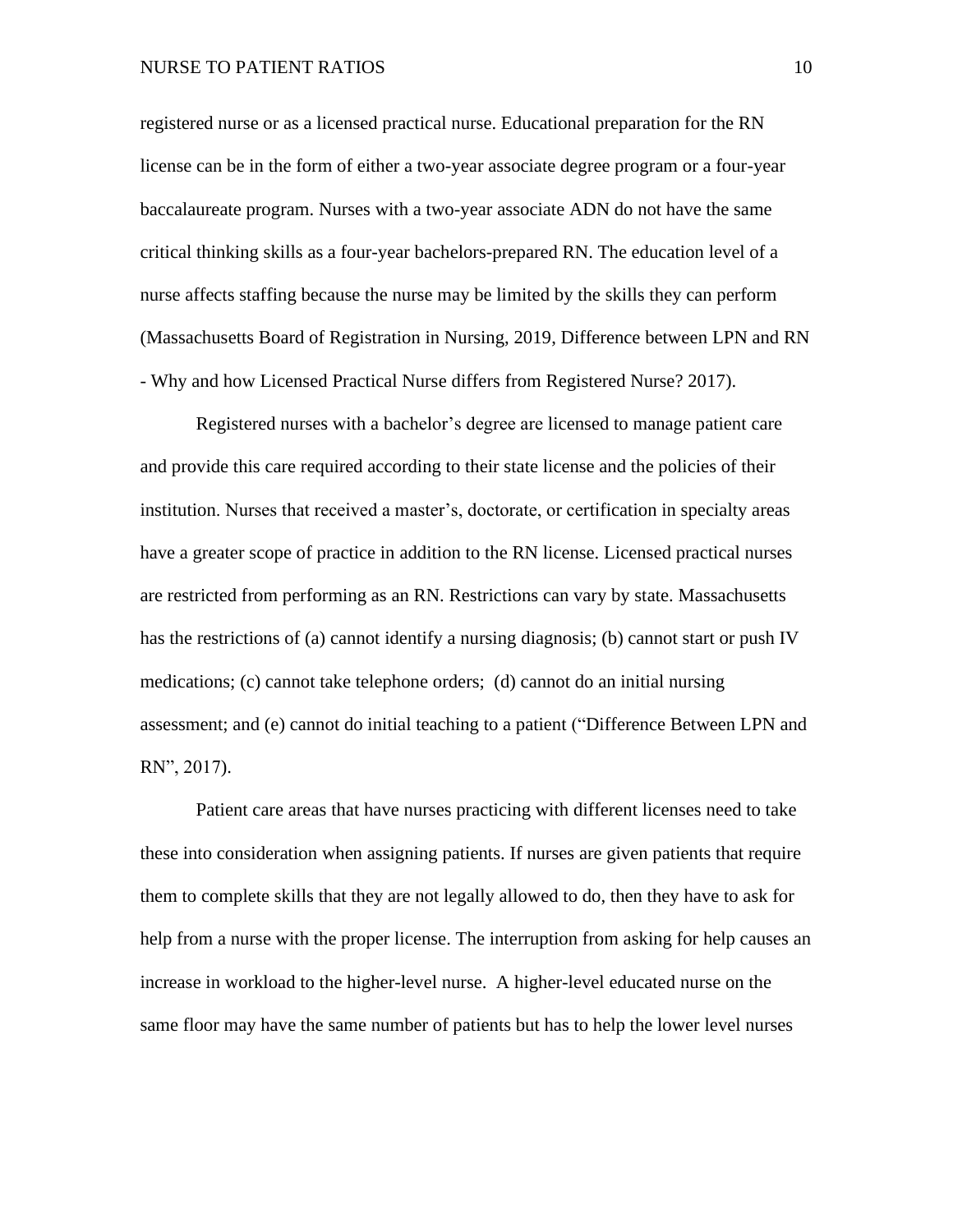complete the skills they are not allowed to complete. The additional workload for highlevel nurses causes uneven workloads amongst the floors.

### <span id="page-10-0"></span>**Patient Acuity**

Patient acuity refers to the complexity of care a patient requires; the more acute a patient is, the more complex needs a patient requires. The level of acuity effects the number of assessments, amount and times of medication delivery, the number of dressing changes, the ability to perform activities of daily living, and the amount of time a nurse has to spend with that patient per shift. Each patient added to a nurse's workload, slows the medication administration to each patient significantly (Johansen et al, 2015). Patient acuity affects nursing ratios because of the effect on the number of patients a nurse can safely care for. A nurse may only have two patients compared to another nurse's five. But those two patients level of illness requires the nurse to spend the same amount of time with them as they would with five. When the level of acuity is not accounted for in a workload, workloads become uneven. Nurses receiving the uneven workloads may find it difficult to complete all tasks required to be done each shift. Nurses who have difficulty completing all of these complex tasks are more likely to make mistakes.

## <span id="page-10-1"></span>**Patient Outcomes**

Patient outcomes are greatly affected by nurse to patient ratios. Outcome*s* refers to patient being cured, patient surviving, or likelihood of a patient not being readmitted for the same disease process (Furillo, 2014). The work done by Furillo and Brennan (2013) shows the relationship between nurse staffing and patient outcomes. When nurses have lower patient ratios, those patients have better outcomes.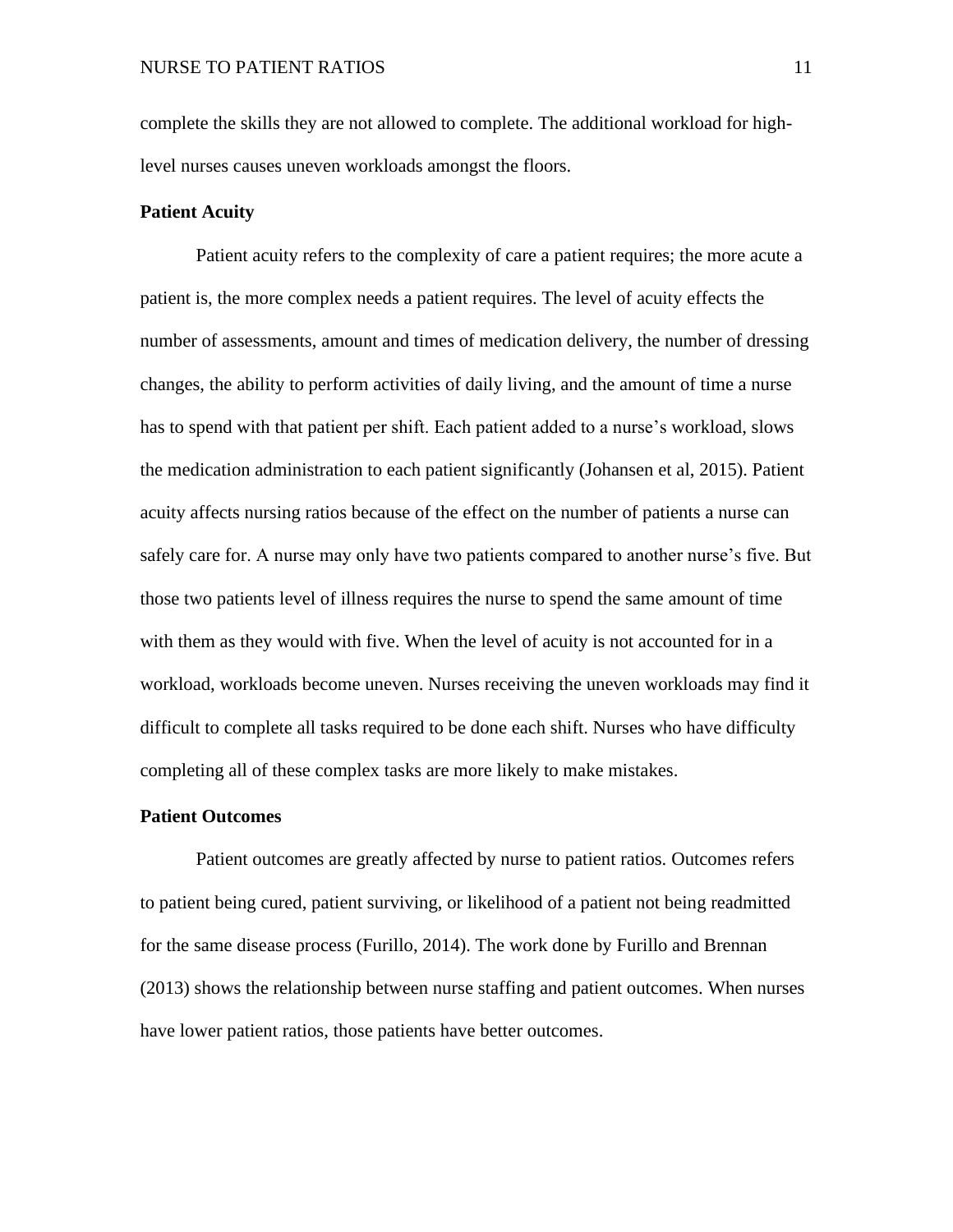According to Brennan (2013), the addition of a specialist nurse decreases the length of a patients stay. It was stated that the addition of one ICU nurse decreases the mortality rate of patients in the ICU. Additionally, the minimum patient to nurse ratios mandated in California resulted in more hours of care per patient by the nurse. Johansen (2015) found that the addition of one patient to a single nurse's workload slowed down the rate of medication administration to all patients significantly. This means patients received more one-on-one time with their nurse, resulting in better care. The better care the patients received resulted in the patients leaving the hospital faster, healing better, and having fewer complications. The effect on patient's outcomes can be seen in Table 2.

<span id="page-11-0"></span>

| Table 2                            |  |
|------------------------------------|--|
| <b>Effects on Patient Outcomes</b> |  |

| Change to the patient assignment                    | Effect                                                                                                                                                                                                                                                            |  |
|-----------------------------------------------------|-------------------------------------------------------------------------------------------------------------------------------------------------------------------------------------------------------------------------------------------------------------------|--|
| Addition of one surgical patient                    | Hospital mortality and failure to rescue                                                                                                                                                                                                                          |  |
|                                                     | increased by 7%                                                                                                                                                                                                                                                   |  |
| Reduction of assignment by one patient              | 30-day inpatient mortality reduced by 9%                                                                                                                                                                                                                          |  |
| Addition of one nurse to a patient care<br>unit     | Failure to rescue reduced by 10%<br>$\bullet$                                                                                                                                                                                                                     |  |
|                                                     | ICU patients' deaths reduced by<br>$\bullet$<br>9%                                                                                                                                                                                                                |  |
|                                                     | Number of surgical patients deaths<br>$\bullet$<br>reduced by 16%                                                                                                                                                                                                 |  |
|                                                     | Number of medical patients deaths<br>$\bullet$<br>reduced by 6%                                                                                                                                                                                                   |  |
| Addition of one nurse to the Intensive<br>Care Unit | Incidence of hospital acquired<br>$\bullet$<br>pneumonia reduced by 30%<br>Incidence of unexplained<br>$\bullet$<br>extubation reduced by 51%<br>Incidence of respiratory failure<br>$\bullet$<br>reduced by 60%<br>Incidence of cardiac arrest reduced<br>by 28% |  |

(Berkow et al, 2104), (Brennan, 2013), (Johansen, 2015)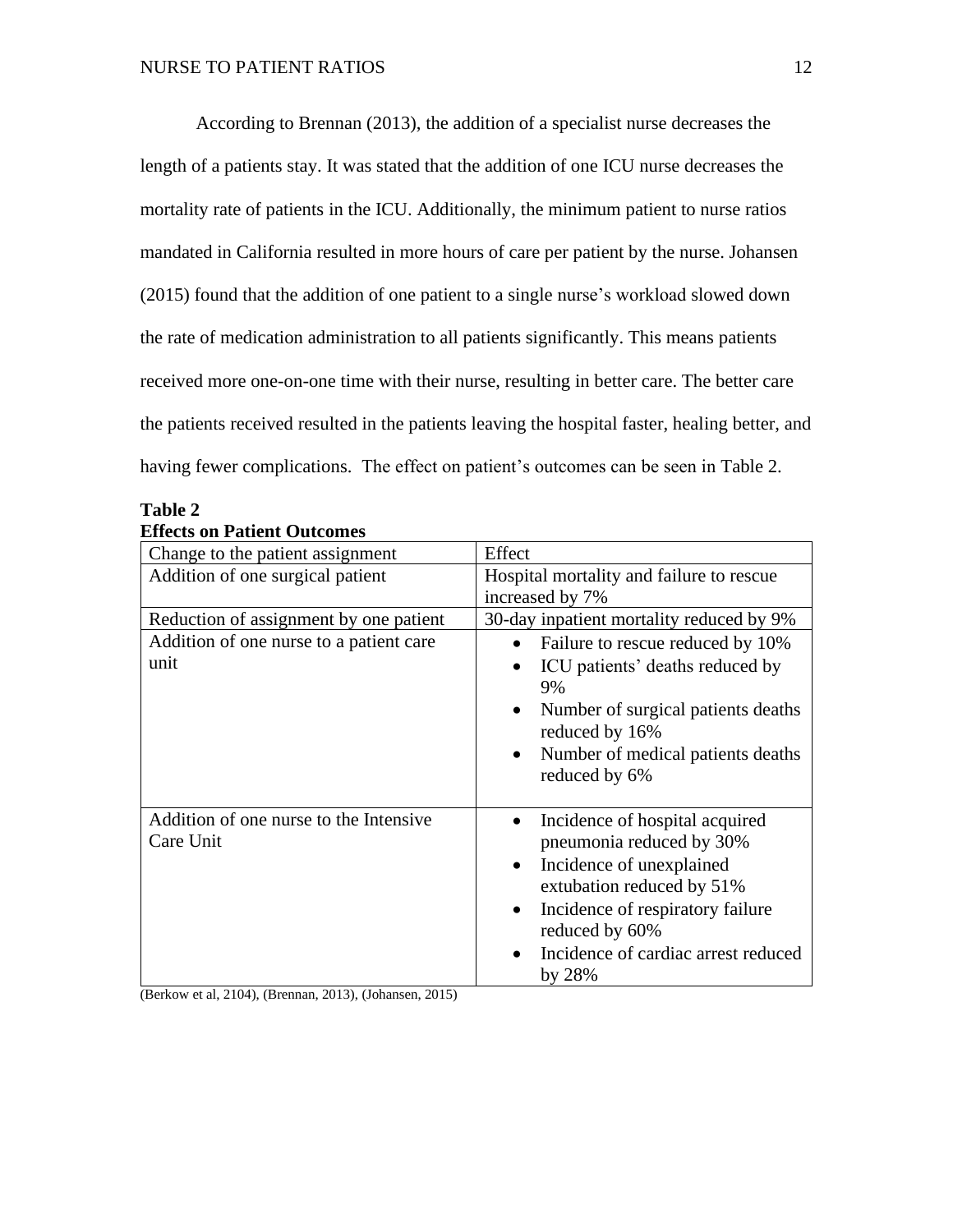<span id="page-12-0"></span>**Cost**

Cost is another major factor in deciding nurse to patient ratios. The addition of nurses is believed to increase the cost of healthcare and is a reason being used to oppose the limiting of nurse to patient ratios. The cost of adding more nurses does not increase the cost of healthcare significantly (Kerfoot, 2013). This study shows with every dollar spent to increase nurse staffing there is at least a 75-cent return if not more. The cost of adding a nurse is shown to have at least a return to the hospital of three quarters of the money spent. It is also shown that the spending of the hospital on nurses is balanced out by the significant savings of patients expenses. By increasing nurse staffing, the patient's chance of being readmitted decreases, along with the risk of the patient developing a hospital acquired disease, experiencing a medication error, or having another type of untoward event. Complications experienced during hospitalization may be seen as being the fault on the institution are therefore not covered by insurance. The hospitals are then left to absorb the cost of these expenditures which are being denied by the insurer (Kerfoot, 2013). The adding of extra nurses does not significantly add to the cost of healthcare.

#### <span id="page-12-1"></span>**Staffing Patterns**

The staffing of nurses can follow three major patterns. These patterns include budget based, nurse-patient ratio based, and patient acuity based. Staffing refers to "a match of registered nurses expertise with the needs of the recipient of nursing care services in the context of the practice setting and situation. The provision of appropriate nurse staffing is necessary to reach safe, quality outcomes, it is achieved by dynamic, multifaced processes that must take into account of variation."(Mensik, 2014)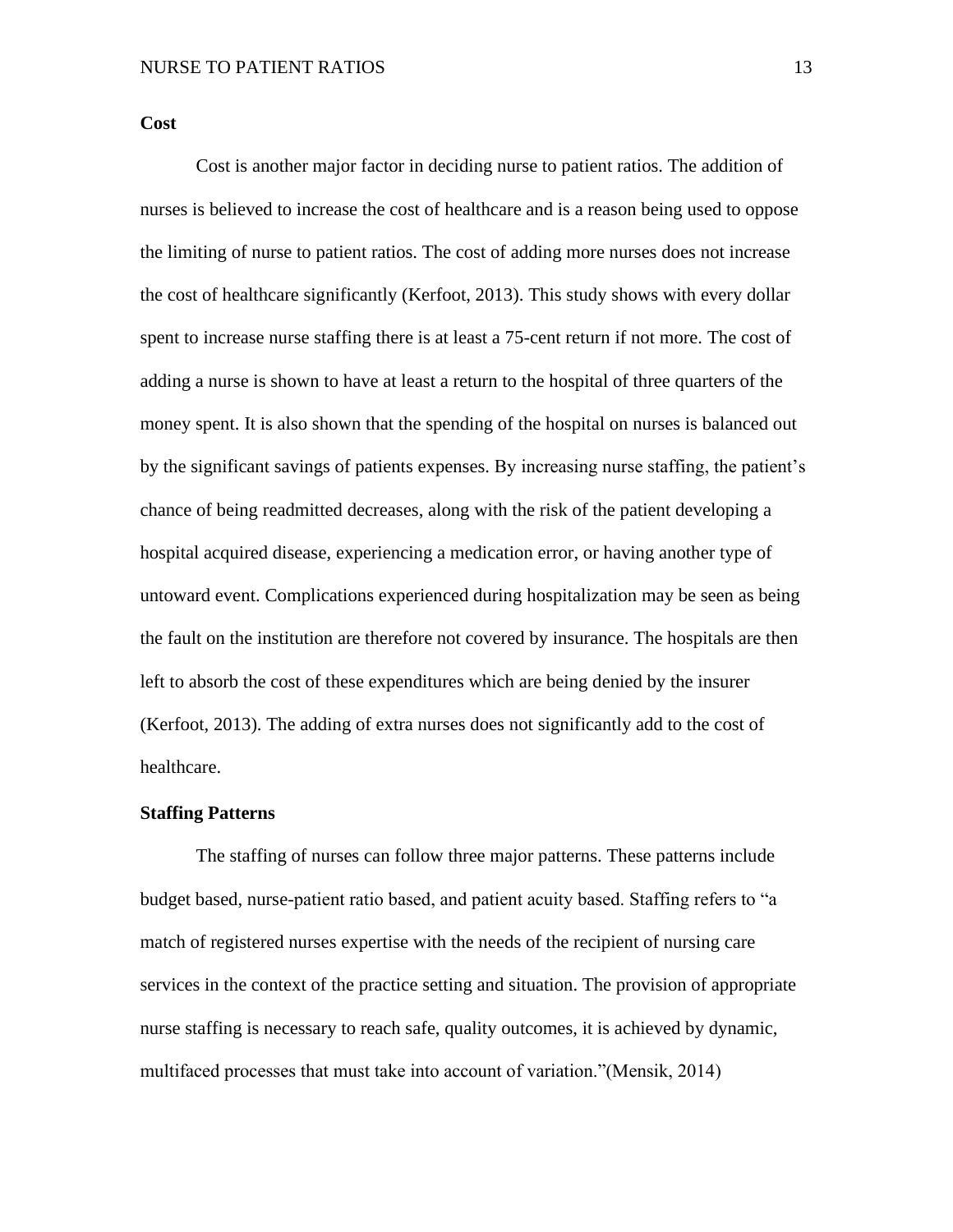A budget-based staffing pattern looks at the number of nursing hours per patient day (HPPD) or nursing hours divided by the total number of patient days. A total patient day refers to the average number of patients for a 24-hour period on a floor. Nursing hours refers to the number of hours worked by all nurses on the floors (Mensik, 2014).

Staffing by using a floor-based pattern using set ratios refers to basing the staffing on the number of patients on a unit. The nurse is assigned the same number of patients to divide the unit evenly. This model can cause a unit to stop admitting patients because all of the nurses have their maximum number of patients already. (Mensik, 2014).

Staffing by patient acuity considers the level of care each patient requires from the nurse. This should take into account the scope of nursing; medication administration, assessment, dressing changes, education, planning/implementing/evaluation nursing plans, and, and the time needed to maintain standards of practice. This model gives nurses time to perform all tasks within their scope required by each patient they are assigned (Mensik, 2014).

Hospitals may use a combination of these patterns to look at staffing their floors. Many hospitals use the charge nurse or director to take all of these models into consideration to staff their units. A computerized system could improve this task by using predetermined ratios and equations to set staffing (Van Oostveen, 2014). This software takes all of these models into consideration, analyzes the needs of all the patients based upon their diagnosis and assigns the patients and schedules the nurses. This system creates a schedule that is sufficiently staffed and balances out the workload amongst all nurses on the floor.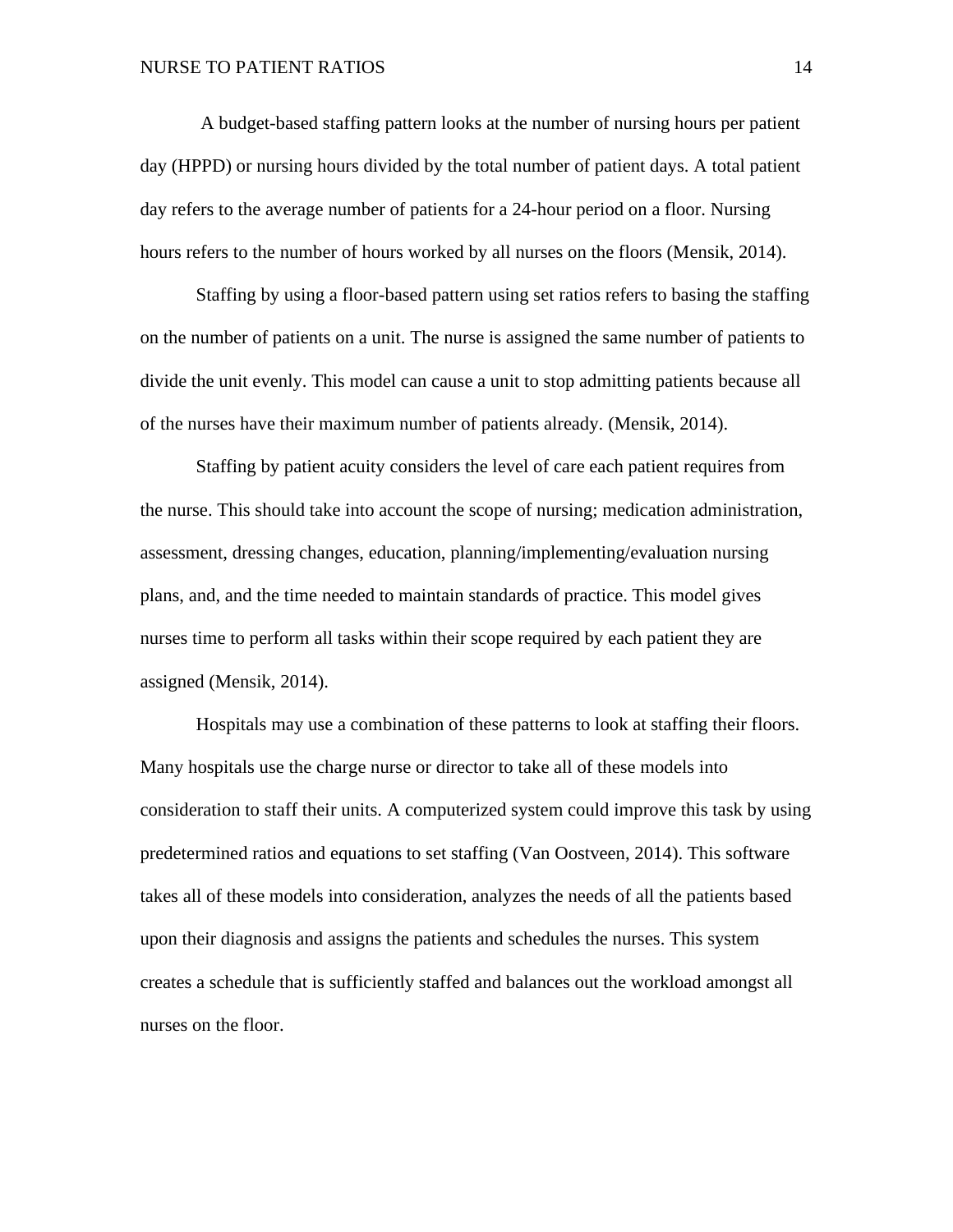#### Discussion

<span id="page-14-0"></span>The determination of nurse to patient ratios requires a multi-faceted approach. This comprehensive review of the literature has identified five major factors that impact a nurse's ability to safely manage the care of the patient and also ensure the best outcomes for the patient.

The education level of nurses has an effect on all the other factors associated with nurse to patient ratios. Nurses with higher educational levels provide the necessary skills to care for patients with higher acuity levels. The critical thinking skills that embody a nurse with a higher educational level leads to patients having better outcomes. These nurses are able to apply their critical thinking in all types of patient situations. The cost of more educated nurses is higher, but it counterbalanced by timely discharges and reduced readmission rates. More highly educated nurses enable more efficient staffing patterns, as the person in charge of staffing does not need to take into account the skills the nurses are licensed for because every nurse can perform higher-level tasks.

Higher acuity patients require more educated nurses to take care of them. These patients require complex care, and the critical thinking skills that come along with more education is necessary. These patients run the risk of having worse outcomes than other patient, which raises the cost to the hospital. These patients require more direct patient care, which can affect the number of patients a nurse should have to provide safe care. The patient care area has to be staffed appropriately for the level of acuity for each of its patients.

Patient outcomes can add to the cost of hospitals when patients experience hospital acquired infections, readmission, and preventable complications These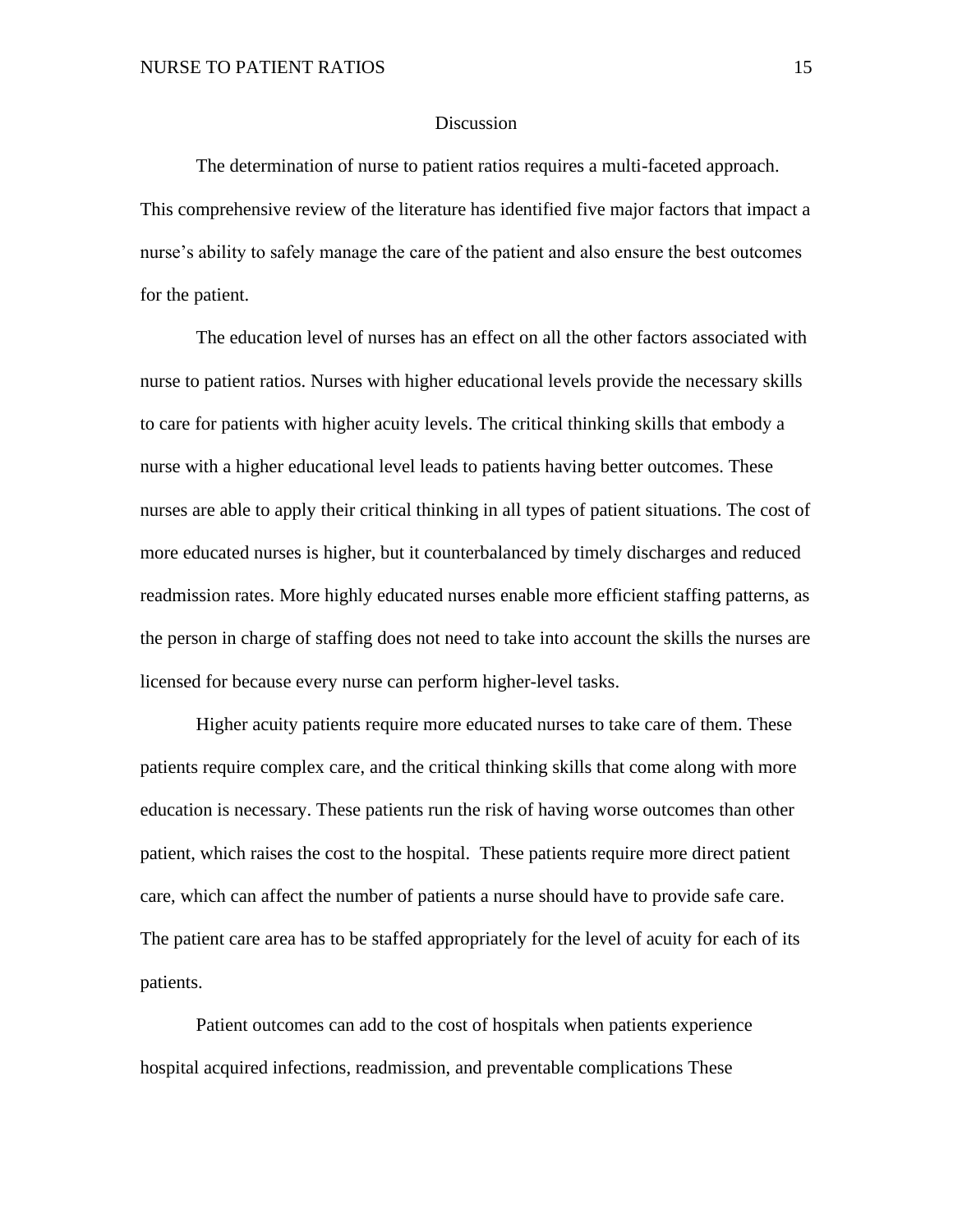#### NURSE TO PATIENT RATIOS 16

experiences can be cut down and improved by staffing with more nurses with critical thinking skills. The patient with a nurse, that has fewer patients, is more likely to recover faster and have fewer complications. The outcome of a patient is also dependent upon the acuity of a patient. Patients with higher acuity can have unpredictable recoveries, which can be affected by the staffing methods used. If the patient with higher acuity is cared for in a patient care area staffed appropriately for their acuity and education level of the nurse, then the patient will have better outcome. Patients with better outcomes save the hospital out of pocket costs not covered by insurance.

Cost is greatly affected by all of these factors. Patients taken care of by nurses in patient care areas staffed with high patient ratios, take longer to achieve better outcomes. Patient care areas staffed with more nurses cost more, but outcomes are achieved more efficiently. The efficiency achieved offsets the cost of adding more nurses, by decreasing added unexpected patient costs to the hospital. Mandated ratios allow for cost prediction, but the complex needs of patients are not taken into consideration.

The determination of staffing must take into account all of these elements when making decisions. All of these factors can impact whether the choice of staffing is safe and effective for patient care. Higher education provides more flexibility in deciding which nurses take which patients. Cost to the institution must be justified by the higher level of care delivered to the patients. Higher acuity patient care areas need to be able to adjust staffing patterns to appropriately take care of their patients.

## **Conclusion**

<span id="page-15-0"></span>The issue of nurse staffing ratios is not consistent across the country. These polices and regulations are working towards making sure patient care areas are staffed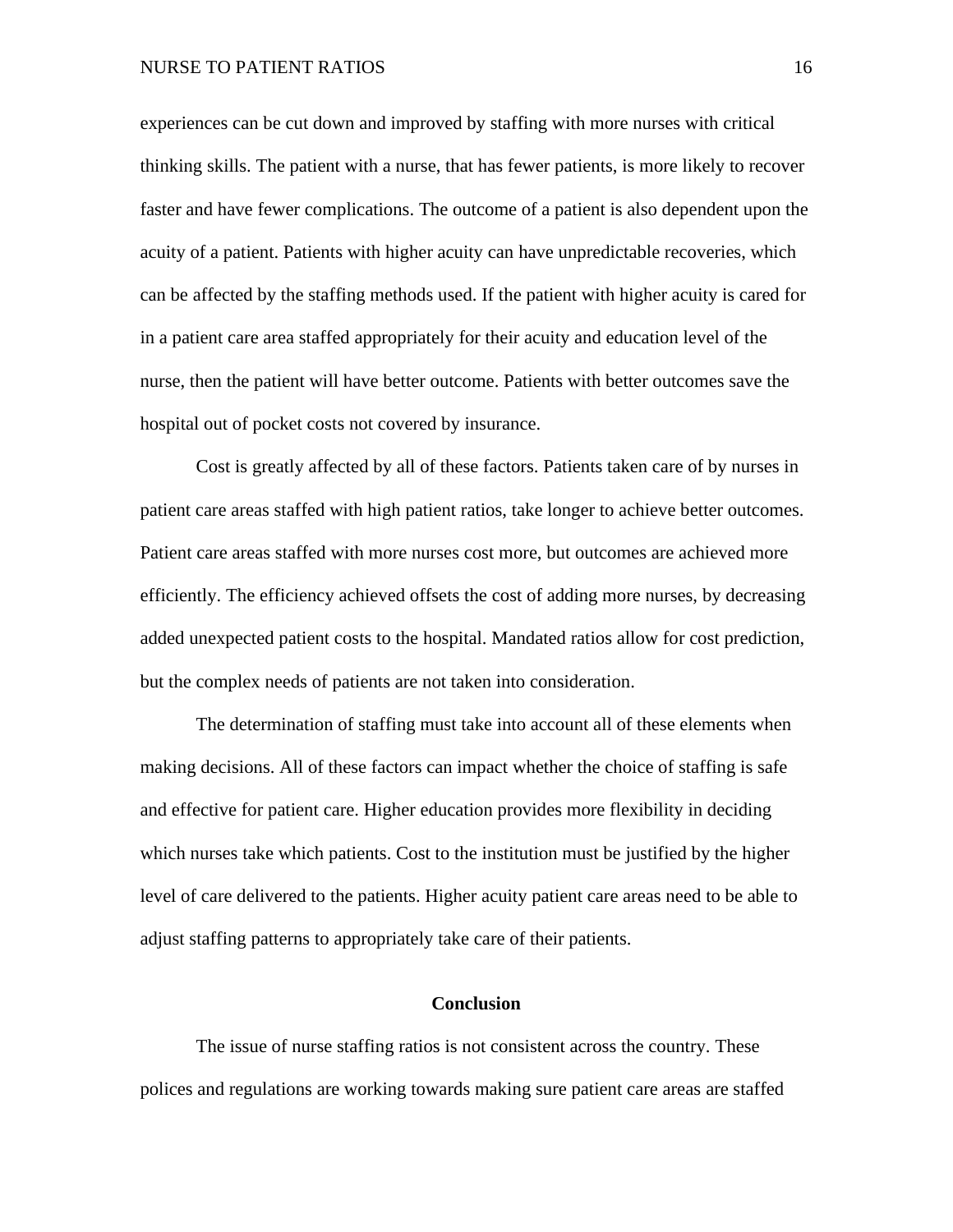#### NURSE TO PATIENT RATIOS 17

adequately to provide safe and competent care to all patients. This review of literature shows that these policies should be in effect at the level of the hospitals. Ultimately, the decision of staffing should be up to each facility, with these facilities being monitored by government standards. The government should not have a direct say in the way a hospital staffs its patient care areas with nurses. There are too many factors within the hospital that have to be taken into account.

The patient care areas are not the same in all hospitals within one state nor in the country. A one-size fits all regulation imposed at the national or state level would not be effective. Patient care areas are vastly different between rural, suburban, and urban acute care settings. This is the reason that the policies regarding nurse to patient ratios and nurse staffing should be left up to each acute care institution. These policies should be regulated by the government to make sure that acute care settings are implementing them. The policies are necessary to provide safe and effective care for patients in that particular patient care area.

Massachusetts' question on mandated nurse staffing ratios did not go through in 2018. It was a close vote when the total came in. The Massachusetts question was not appropriate because it asked the general public to decide if ratios should be put in place. The general public and the government that make the proposed question, do not have the knowledge to do so. They are not versed in the different factors involved in patient care to determine regulations.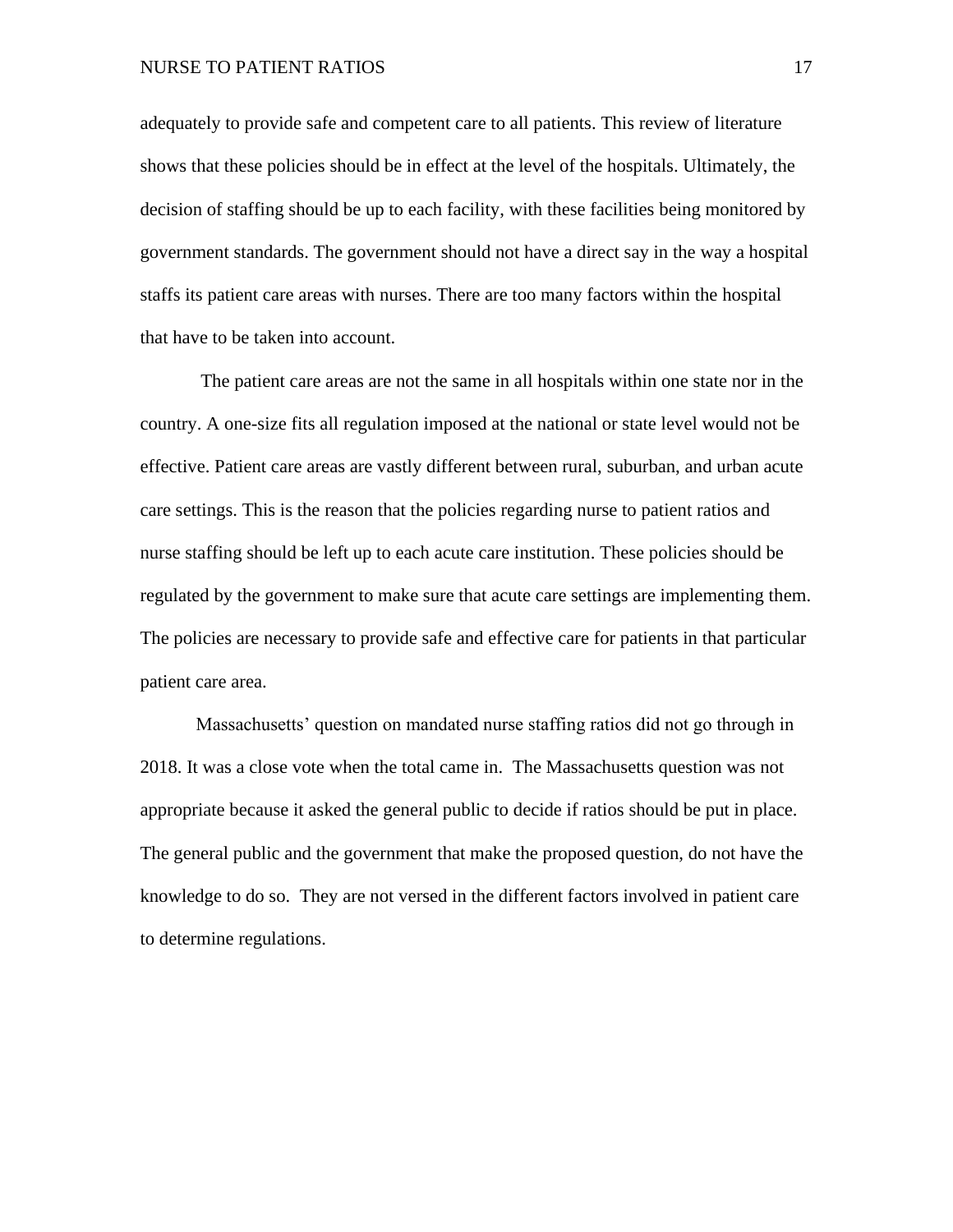#### **References**

<span id="page-17-0"></span>Abir (2018) On Nurse Staffing Ballot Measure, Massachusetts Voters Should Look To Evidence from California. (n.d.). Retrieved from https://www.healthaffairs.org/do/10.1377/hblog20181101.995891/full/

Berkow, S., Vonderhaar, K., Stewart, J., Virkstis, K., & Terry, A. (2014). Analyzing staffing trade-offs on acute care hospital units. *Journal of Nursing Administration, 44*(10), 507-516. doi:10.1097/NNA.0000000000000109

- Brennan, C. W., Daly, B. J., & Jones, K. R. (2013). State of the science: The relationship between nurse staffing and patient outcomes. *Western Journal of Nursing Research, 35*(6), 760-794. doi:10.1177/0193945913476577
- Difference Between LPN and RN Why and How Licensed Practical Nurse Differs From Registered Nurse? (2017). Retrieved from [https://www.topnursing.org/difference](https://www.topnursing.org/difference-)between-lpn-and-rn/
- Furillo, J. (2014). Safe staffing as a matter of law. *Journal of the New York State Nurses Association,* , 4-4.
- Johansen, M. L., de Cordova, P. B., Duan, W., Martinez, M. E., & Cimiotti, J. P. (2015). The implications of nurse resources on cardiac care in the emergency department. *Applied Nursing Research*
- Kerfoot, K. M., & Douglas, K. S. (2013). The impact of research on staffing: An interview with linda aiken - part 1. *Nursing Economic\$, 31*(5), 216-253.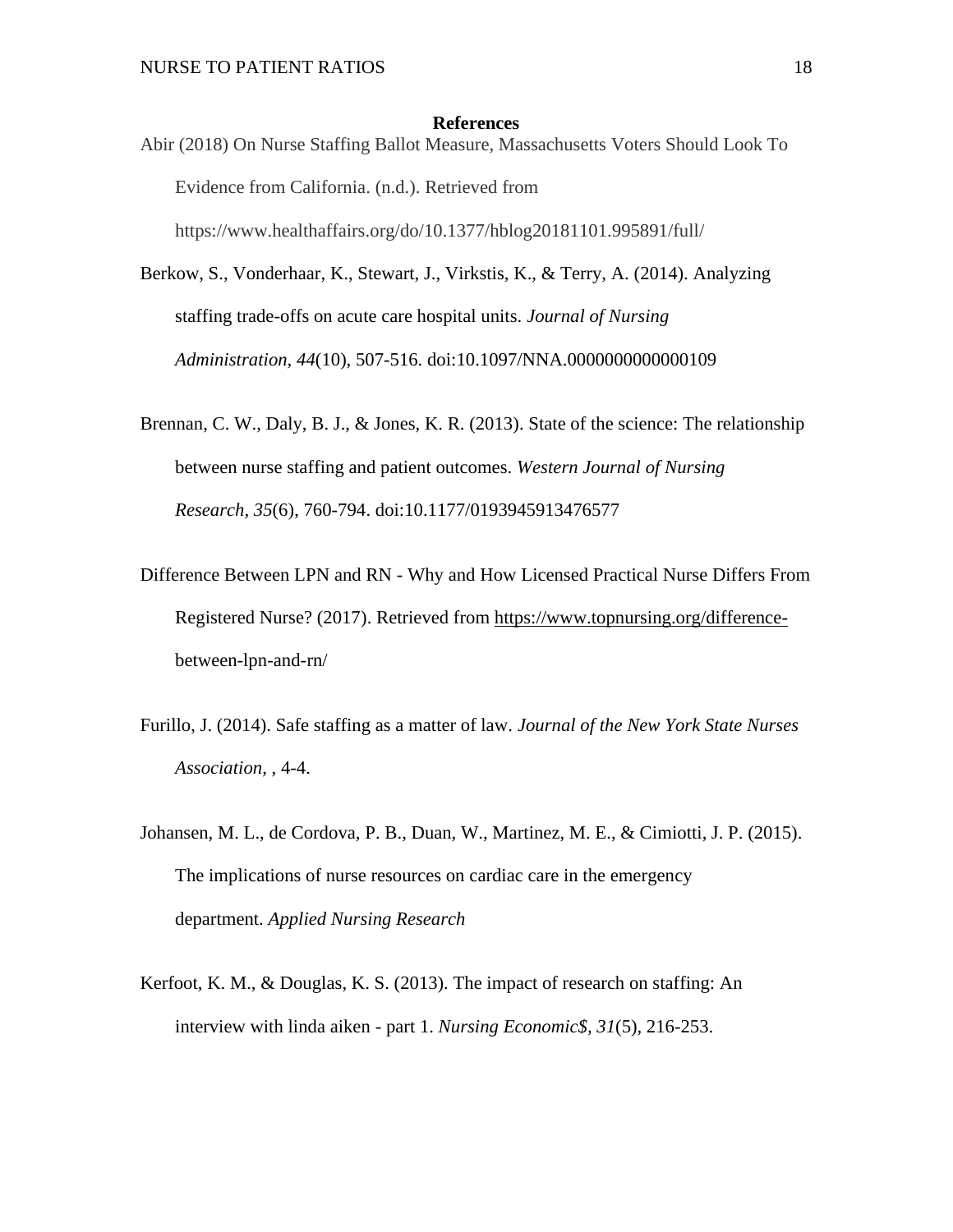- Martin, C. J. (2015). The effects of nurse staffing on quality of care. *MEDSURG Nursing, 24*(2), 4-6.
- Massachusetts Board of Registration in Nursing. (2019). Learn about the nursing scope of practice. Retrieved from: https://www.mass.gov/service-details/learn-about-thenursing-scope-of-practice
- McHugh, M. D., & Ma, C. (2014). Wage, work environment, and staffing: Effects on nurse outcomes. *Policy, Politics & Nursing Practice, 15*(3), 72-80. doi:10.1177/1527154414546868
- Mensik, J. (2014). What every nurse should know about staffing. *American Nurse Today, 9*(2), 1-11.
- Nickitas, D. M. (2014). Investigating in nursing: Good for patients, good for business, and good for the bottom line. *Nursing Economic\$, 32*(2), 54-69.
- Schoenecker, C. (2006). Nurse staffing in hospitals: Is there a business case for quality? *Minnesota Nursing Accent*, *78*(1), 8.
- Serratt, T. (2013). California's nurse-to-patient ratios, part 2. *Journal of Nursing Administration, 43*(10), 549-553. doi:10.1097/NNA.0b013e3182a3e906
- Serratt, T. (2013). California's nurse-to-patient ratios, part 3. *Journal of Nursing Administration, 43*(11), 581-585. doi:10.1097/01.NNA.0000434505.69428.eb